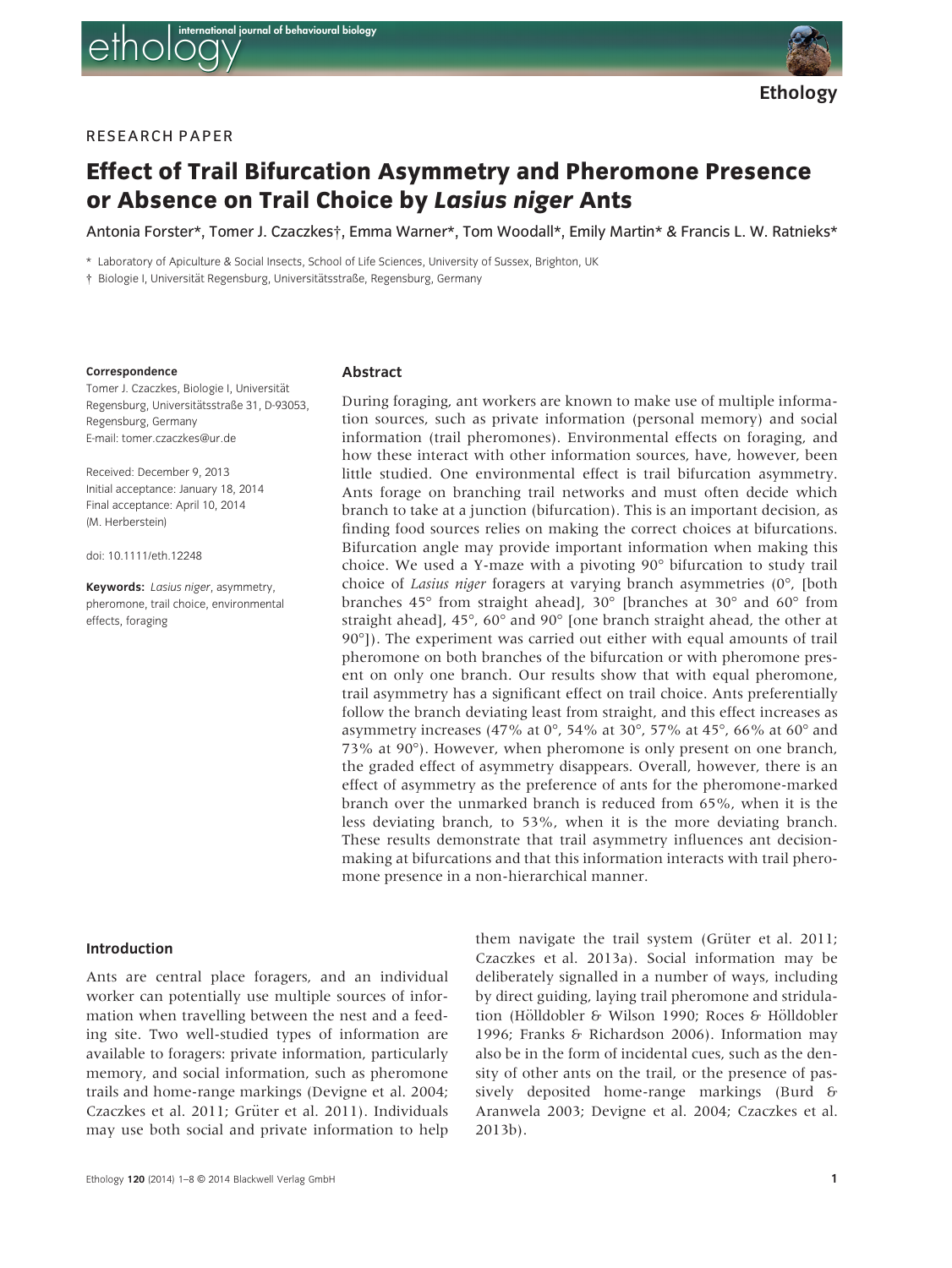An important question is whether, when making a decision, information sources and other factors are prioritised in a hierarchy, or work in concert. In situations where animals have to decide between two or more conflicting information sources or environmental effects, several options are open to them. They may choose to preferentially follow one source of information, they may take a mixed strategy, sometimes following one source and sometimes the other, or they may choose to ignore both information sources. In honeybees and many ants, when social information (pheromone trails or waggle dances) conflicts with private information (memory), private information is often prioritised (Vilela et al. 1987; Aron et al. 1988; Fourcassie & Beugnon 1988; Harrison et al. 1989; Grüter et al. 2011). In contrast, in a few ants, social information is prioritised, and when social information and private information conflict, ants preferentially follow the pheromone trails (Carthy 1951; Aron et al. 1993). This suggests a hierarchy of information sources, with private information often being prioritised over social information.

Environmental factors are a further information source known to affect ant foraging. However, unlike social and public information, these have not been well studied. Some laboratory research has investigated trail systems more representative of natural trail geometries, for example by increasing the number of bifurcations, so that the trail system has two levels of branching to give 4 end locations (Czaczkes et al. 2013a). Trail choice within this more complex trail system is not as predicted by studies using a single bifurcation, demonstrating the value of studying more complex and realistic geometries. Another example of an environmental factor affecting foraging, sometimes referred to as the 'edge effect', is the tendency for ants to follow walls and the edges of obstacles (Dussutour et al. 2005). Ants also have a tendency to navigate towards conspicuous objects in the environment (Graham et al. 2003).

Most studies of ant trail networks are carried out in the laboratory and use simple trail geometries and symmetrical bifurcations. However, trail bifurcation asymmetry is a potentially important environmental effect. Pharaohs ant (Monomorium pharaonis) foragers use unequal trail bifurcation angles to get information about their travel direction in a foraging network (Jackson et al. 2004). Studies of Argentine ants (Linepithema humile) show that foragers more often take the bifurcation branch that deviates less from their current route (Vittori et al. 2006; Gerbier et al. 2008). When trail pheromone is present, this environmental effect is reduced (Gerbier et al. 2008). The effect of

bifurcation asymmetry on individual path choice translates to changes in group behaviour, allowing colonies to select shorter routes (Garnier et al. 2009, 2013). Studying environmental effects is important because this will help bridge the gap between laboratory studies using geometrically simple trail systems and foraging under more natural conditions (Acosta et al. 1993; Buhl et al. 2009).

The best-studied cases of the interaction of different information sources in ants come from the study of route memories interacting with trail pheromones. These two information sources have a synergistic effect on straight sections of the trail network, causing increased walking speed when the two information sources complement one another (Czaczkes et al. 2011). Moreover, the presence of trail pheromone can enhance route learning (Czaczkes et al. 2013a). Route learning in Lasius niger is very rapid, with 95% of foragers learning the single feeder branch at a T-bifurcation after three visits. However, when foragers face conflicting information at a T-bifurcation, memory is prioritised over trail pheromone (Grüter et al. 2011).

The few previous studies of bifurcation asymmetry on trail choice in ants have investigated only a single angle of asymmetry (Vittori et al. 2006; Gerbier et al. 2008). The aim of this study was to investigate the effects of varying branch asymmetry at a 90° bifurcation on trail choice by L. niger foragers and how this is influenced by the presence of trail pheromone on either the more or less deviating branch. Ants regularly forage on plants with a bifurcating structure and often form a bifurcating network of trails even in open terrain. In most laboratory studies of trail choice, environmental effects such as variation in bifurcation angle are reduced as much as possible; here, we are making them the focus of our study. Studying the role of trail bifurcation angle on ant path choice helps bridge the gap between highly artificial laboratory studies and field conditions.

### Materials and Methods

#### Study Species

Workers from 4 L. niger colonies were collected on the University of Sussex campus and housed in plastic foraging boxes (40  $\times$  30  $\times$  20 cm high) coated on the inside walls with Fluon to prevent escape and with a 1-cm layer of plaster of Paris on the bottom to absorb moisture and maintain humidity. Within each foraging box was a circular plaster nest box  $(14 \times 2$  cm high). These laboratory colonies were queenless with approximately 500–1000 workers and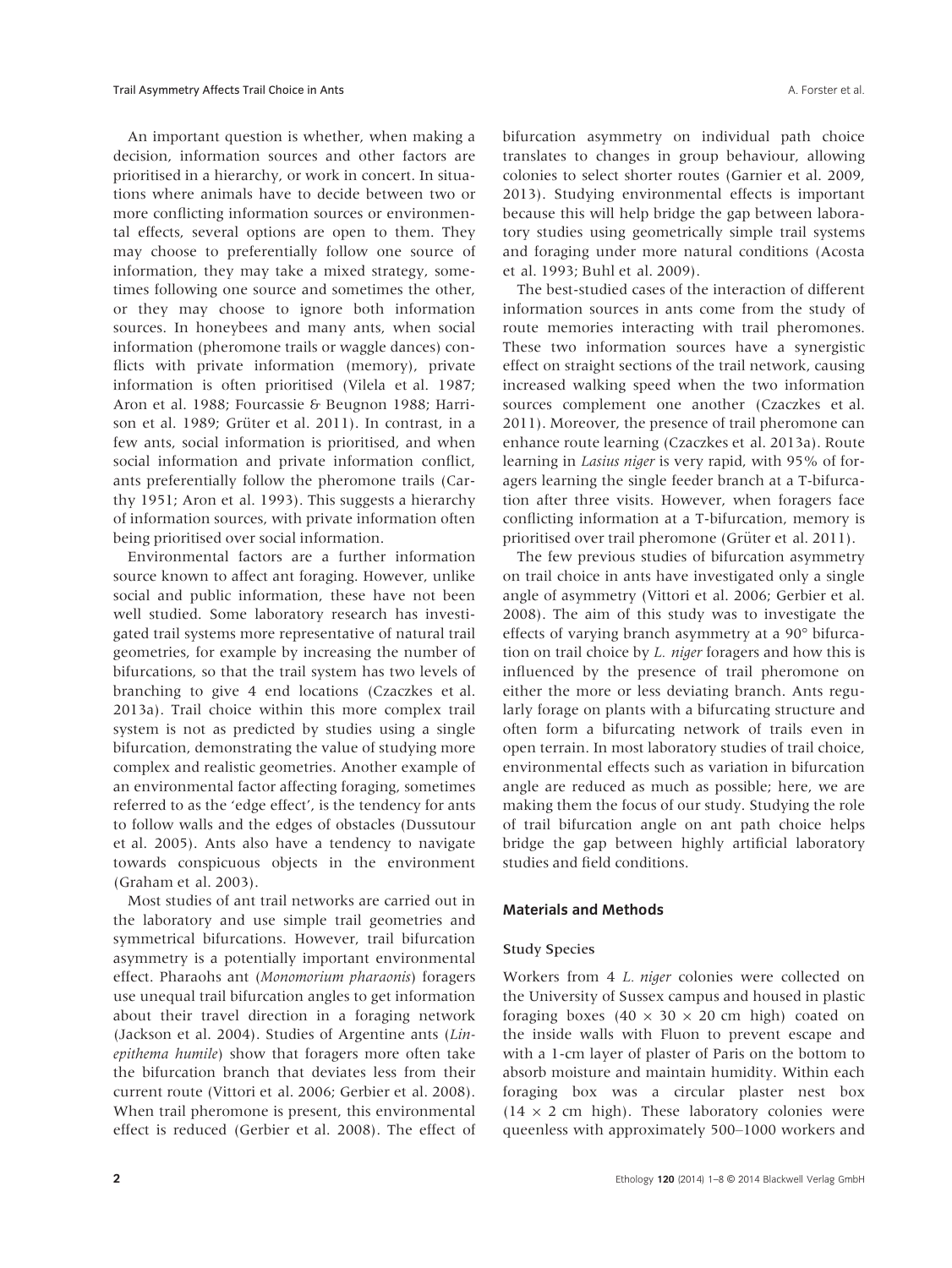brood. Colonies were given water ad libitum, and Bhatkar diet (Bhatkar & Whitcomb 1970) three times per week except in the 4 d prior to a foraging trial.

## Experiment 1: Equal Pheromone, Varying Bifurcation Asymmetry

Several weeks prior to the experiment, each colony was split into two fragments. One, dubbed the traillaying fragment, was used to establish trails that were followed by ants of the other, the test fragment.

#### Preparing the Test Colony for a Trail Choice Trial

The purpose of this procedure was to initiate foraging by the test fragment and to put the foragers in the motivational state to forage (Czaczkes et al. 2014), so that naïve ants would rapidly move onto the trail and through the bifurcation when an experimental trail with Y-bifurcation was provided. To do this, the test fragment was given access to an exposed 1-cm-wide drop of 1 molar sucrose syrup via a  $1 \times 22$ -cm-long straight paper bridge (Fig. 1b). Four to five foragers were allowed to reach the feeder and were marked with a dot of acrylic paint while feeding. These individuals then returned to the nest and alerted their nestmates to the presence of food. The bridge was removed before any recruits left the foraging box.

## Obtaining Pheromone-Marked Substrate from the Trail-Laying Colony

The purpose of this procedure was to obtain paper marked with trail pheromone that could be reassembled to form the branches of a Y-bifurcation, allowing foragers of the test fragment a choice between two branches equally marked with trail pheromone. Concurrently to the test fragment being stimulated to forage, the trail-laying fragment was given access to its own drop of 1 molar sucrose syrup via a straight paper bridge marked into four  $1 \times 3$ -cm-long sections (Fig. 1a). An unrestricted number of foragers were allowed to walk to the feeder. On returning to the nest, many would now lay trail pheromone. Lasius niger have a characteristic pheromone-laying behaviour in which an individual briefly pauses, curves its



Fig. 1: Schematic of experimental set-up (not to scale), showing the apparatus used (a) to obtain paper substrate marked with trail pheromone from the trail-laying colony, (b) to prepare the test colony for a trail choice trial by stimulating foraging and (c) to conduct a trail choice trial using the test colony, with Y-bifurcation arms covered in pheromone-marked paper obtained from (a). In this diagram, the bifurcation is set at 45:45°. The asymmetries tested are illustrated in (d). Mirrored asymmetries were also tested.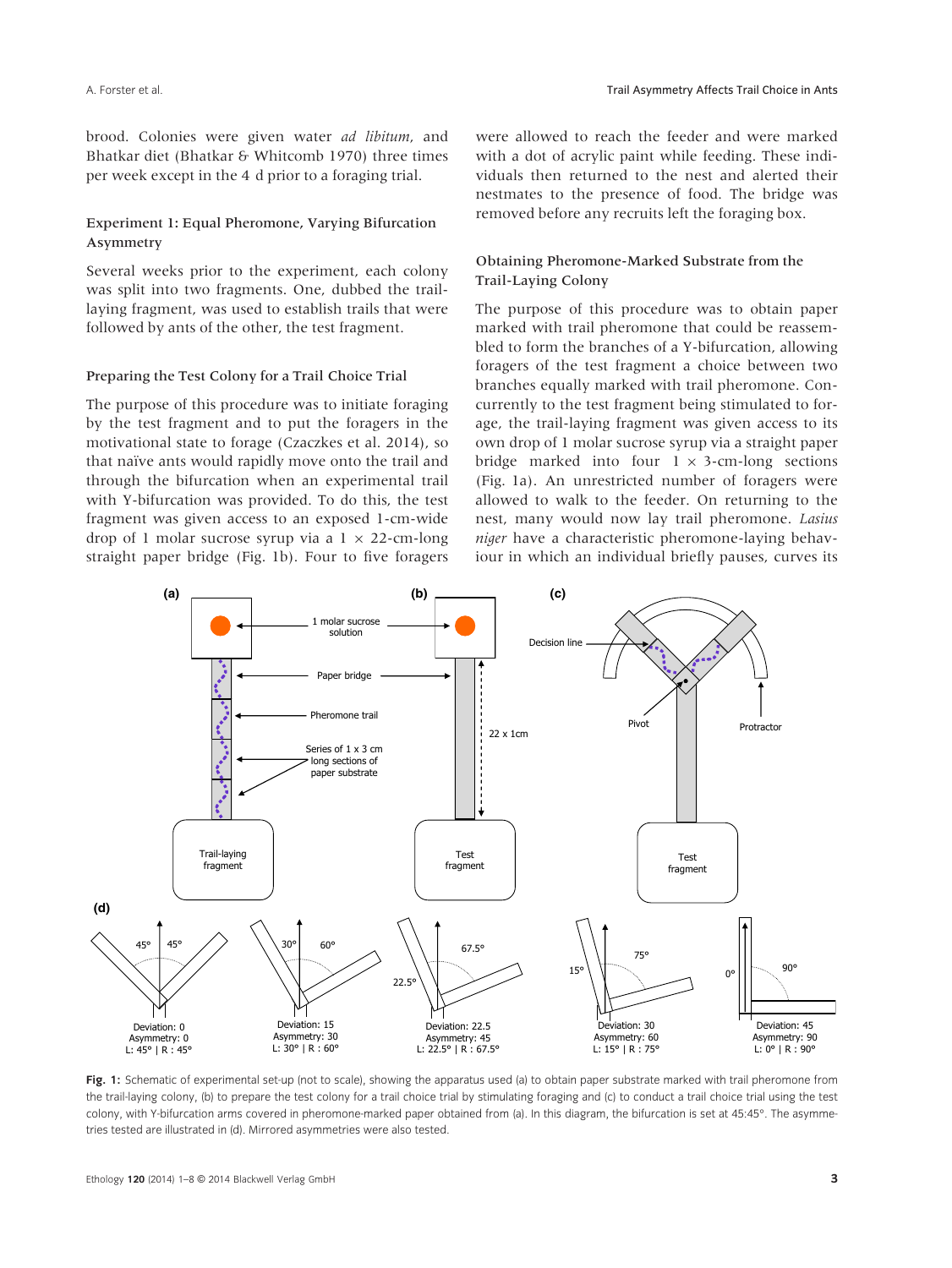abdomen down, 'dots' pheromone onto the substrate, lifts its abdomen and then resumes walking (Beckers et al. 1992a,b). Pheromone dots per 3-cm section were counted as they were made. When a section had 15 dots, it was covered with a piece of laminated paper to prevent further pheromone accumulation. When all sections had 15 dots, the paper was removed and cut into four  $1 \times 3$ -cm pieces. Two of these were placed in a freezer at  $-20^{\circ}$ C to delay pheromone evaporation. The other two were immediately used to make a Y-bifurcation (Fig. 1c).

#### Trail Choice Trial Procedure

This procedure quantified how different levels of bifurcation asymmetry affect naïve foragers, either with equal pheromone on each branch (experiment 1) or with pheromone present on only one branch (experiment 2). In a trial, the test colony was given a bridge attached to a 90° Y-bifurcation with a pivot (Fig. 1c).

The branch taken by each ant at the bifurcation was recorded. An individual was said to have made a choice when the first antenna crossed a marked 'decision' line, 3 cm past the bifurcation point and where the pheromone-marked paper ended. The ant was then removed using an aspirator and returned to the foraging box at the end of the trial. If a marked ant was observed, it was removed without any data being taken. This ensured that only choices of naïve foragers were recorded. When ten individuals had passed through the Y-bifurcation, the V part was swivelled on its pivot to another angle treatment. Five different treatments, with the V part of the bifurcation deviating between 0° and 90° from having 45° to both left and right, to give asymmetries of 0°, 30°, 45°, 60° and 90° (Fig. 1d), were tested in a random order. Data were collected in this manner until 45 min after the first pheromone dot had been laid. The two 3-cm strips were then replaced with the fresh pheromone strips being kept in the freezer. This was performed to ensure that all data were collected while a strong pheromone trail was still present. A single dot of *L. niger* trail pheromone has been estimated to become undetectable in 47 min at room temperature, and established trails have been estimated to remain detectable for 24 h or longer (Beckers et al. 1993; Evison et al. 2008). Thus, a time limit of 45 min is conservative and ensures that by the end of the 45 min, the pheromone is still detectable. Data collection then resumed for a further 45 min. At the end of the trial, the bridge was removed, both colonies were fed, and the apparatus

was cleaned with ethanol (plastic components) or replaced (paper components).

#### Experiment 2: Only One Arm of the Y-Maze Marked with Pheromone

Methods for experiment 2 were the same as for experiment 1, except that laminated paper overlays were used throughout the trail-laying stage to prevent any pheromone laying on 2 of the  $1 \times 3$ -cm sections. When 2 strips were used to make the head of the Ybifurcation, a pheromone-marked strip on one side was paired with a pheromone-free strip on the other. The pheromone-marked side (i.e. whether it was the left or right branch of the bifurcation) was alternated between trials, to ensure that if the ants had any systematic left vs. right preference, it would not bias the overall results.

#### Statistical Analysis

Data were analysed in R v. 2.15.1 (R Development Core Team 2009). The proportion of ants choosing the less deviating branch (experiments 1 and 2) or choosing the pheromone-marked branch (experiment 2) was modelled using eneralised linear mixed-effect models (GLMMs), using the LMER function in the LME4 package (Bates et al. 2007). GLMMs were used as they are capable of handling random effects. In our experiment, 'colony' was always added as a random effect which was free to vary in both slope and intercept (Zuur et al. 2009). Following Forstmeier & Schielzeth (2011) (see also Orelien & Edwards 2008; Symonds & Moussalli 2010), model selection was conducted by including only fixed effects and interactions we had an a priori reason for including, namely asymmetry angle, the location of the pheromone-marked trail (was it the more deviating or less deviating branch) and the interaction between the two. A binomial distribution family was modelled using the logit function. Simple comparison of choice data to a null hypothesis of random choice was performed using sign tests. All p-values are corrected for multiple testing using the Benjamini–Hochberg method (Benjamini & Hochberg 1995).

## Results

## Experiment 1: Equal Pheromone, Varying Bifurcation Asymmetry

The results of experiment 1 show that as asymmetry increases, the ants were more likely to choose the less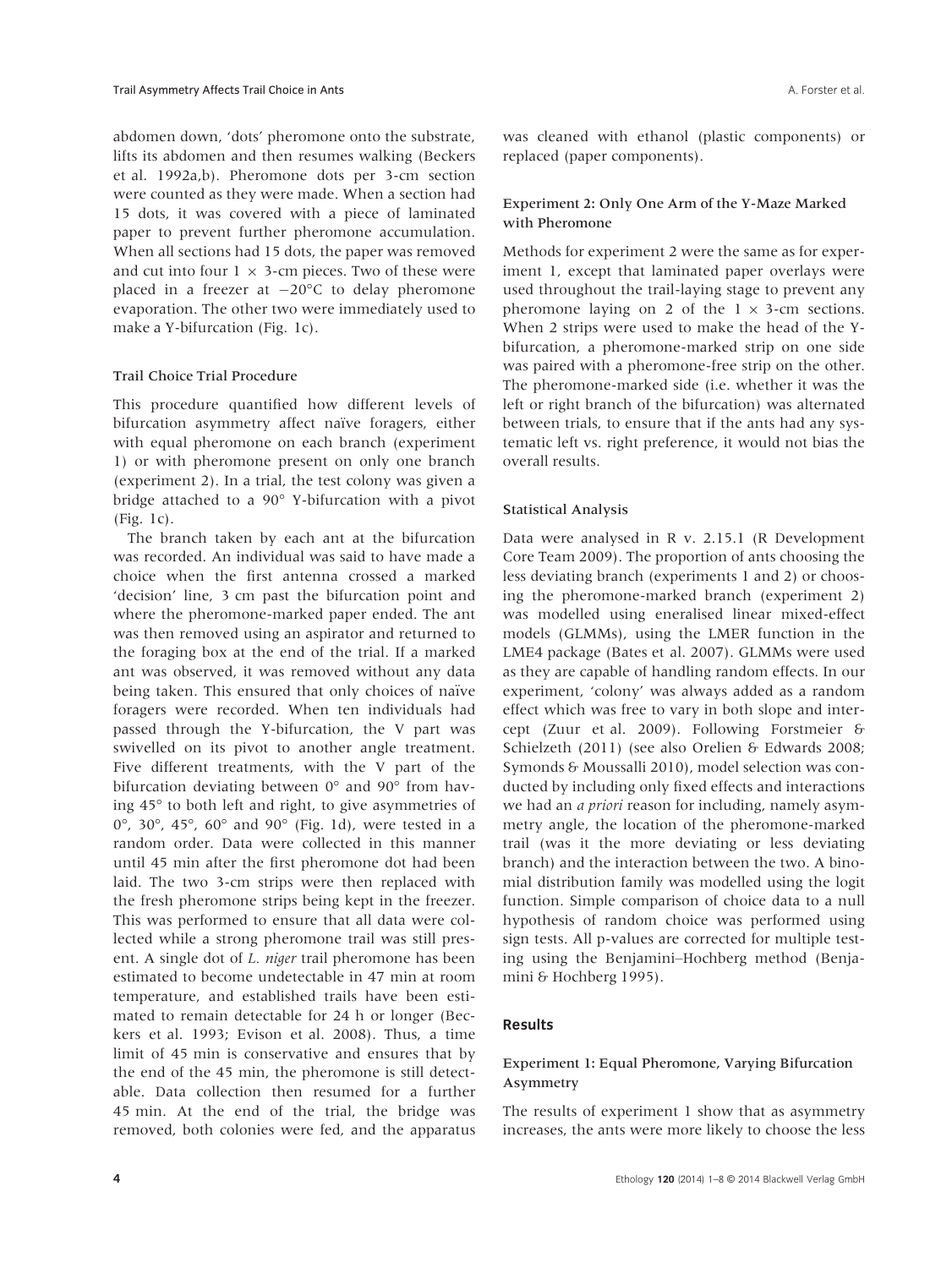

Fig. 2: Proportion of ants choosing the less deviating branch on a Y-maze in which both arms are marked with trail pheromone. Ants preferentially follow the less deviating branch, and this effect is strengthened as bifurcation asymmetry increases. An asymmetry of 45° means that the two branches were at 0°:90° or 90°:0° from the stem of the Y, 30° means that the two branches were at 30°:60° or 60°:30°, etc. (Fig. 1d). At 0° asymmetry (branches at 45°:45°), the right branch was arbitrarily chosen to represent the straighter branch. Dots are means, and whiskers are 95% confidence intervals for the means, as estimated by the statistical model.

deviating branch (GLMM,  $Z = 6.971$ ,  $p < 0.00001$ , Fig. 2). When the bifurcation was symmetrical (45° to both left and right; asymmetry 0°), 47% of ants chose the right branch. At the maximum bifurcation asymmetry of 45° (the more deviating branch being at 90° from the Y-maze stem and the less deviating branch continuing directly onwards from the stem), 73% of ants chose the less deviating branch.

## Experiment 2: Only One Arm of the Y-Maze Marked with Pheromone

Over all bifurcation angles, ants were more likely to choose the pheromone-marked branch (two-tailed sign test,  $N = 570$ , 336 ants chose the pheromonemarked branch,  $p < 0.0001$ ). Pooling data from trials where either the more or less deviating branch was marked with trail pheromone, ants were more likely to choose the less deviating branch (two-tailed sign test,  $N = 570$ , 321 ants chose the less deviating branch,  $p = 0.004$ ). There was no significant effect of increasing branch asymmetry on its own (GLMM,  $Z = 0.717$ ,  $p = 0.473$ ) or in interaction with the presence of the pheromone-marked branch (GLMM,  $Z = -1.056$ ,  $p = 0.291$ ) on the probability of ants choosing the less deviating branch (Fig. 3a). However, the location of the pheromone did have a significant effect. Ants were more likely to choose the less deviating branch if it was marked with trail pheromone (GLMM,  $Z = -4.919$ ,  $p < 0.0001$ , Fig. 3b), and similarly, the pheromone-marked branch was more likely to be chosen by ants if it was also the less deviating branch (GLMM,  $Z = 2.935$ ,  $p = 0.0033$ ).

#### Discussion

A basic goal of this project was to explore the effort of path bifurcation on branch choice. Experiment 1 shows that asymmetry at a trail bifurcation has a significant effect on trail choice by naïve outgoing L. niger foragers, with ants preferring the less deviating branch. In experiment 2, when trail pheromone is only present on one of the two branches, ants still prefer the less deviating branch, but the preference for the less deviating branch did not increase as the

Fig. 3: Proportion of ants choosing the less deviating branch on a Y-maze in which one arm is marked with trail pheromone. Ants are more likely to follow the less deviating branch if it is also marked with trail pheromone and less likely to follow it if the opposite branch is marked with trail pheromone (a&b). However, the level of bifurcation asymmetry does not affect the likelihood of ants to choose the less deviating branch when pheromone is present on only one branch (a). Symbols are means, whiskers are 95% confidence intervals for the means, as estimated by the statistical model.

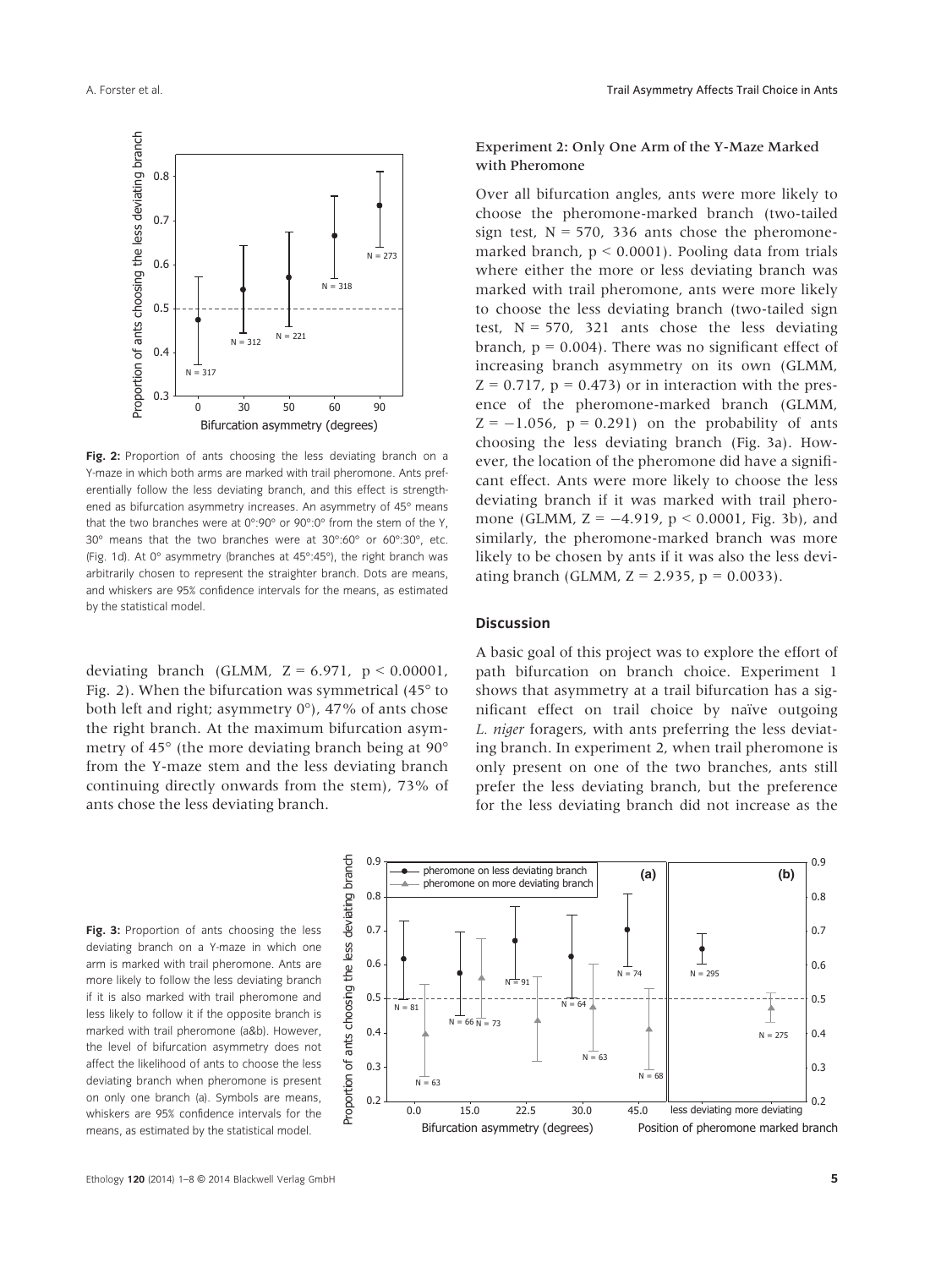asymmetry increased (Fig. 3a). The preference of ants for less deviating paths, and the interaction of pheromone trails with this preference, should have consequences for colony-level path selection, allowing ant colonies to efficiently choose shorter paths to food sources (Garnier et al. 2013; Vela-Pérez et al. 2013). In terms of effect strengths, trail asymmetry is similar or somewhat weaker than the effect of trail pheromone [4–23% above random choice vs. 11–34% in this experiment and in Grüter et al.  $(2011)$ ] and clearly weaker than the effect of route memory [25– 45% above random choice in Grüter et al. (2011)].

### Multiple Factors Influencing Branch Choice

One goal of this project was to elucidate how information use is prioritised during branch choice in ants. Experiment 2, in which only one of the bifurcation braches was marked by trail pheromone, possesses two factors that can affect trail choice, social information in the form of trail pheromone and the environmental effect of trail asymmetry. We find no clear hierarchy between these information sources. Foragers do not seem to prioritise either trail pheromones or trail straightness, as when the two conflict at a bifurcation, the two branches are chosen with almost equal probability. While the presence of an information source hierarchy is not supported, it is not clear exactly how the two information sources are interacting. The ants may either be choosing randomly between the two branches or the two factors both have an effect that cancels each other out. In addition, the presence of pheromone on one branch seems to remove the graded effect of trail asymmetry seen when pheromone is present on both branches (experiment 1) and even has a subtractive effect.

As more research is carried out into the how multiple factors affect decision-making during foraging and navigation, it seems that interactive effects of some kind are the rule (Wetterer et al. 1992; Franks et al. 2007; Czaczkes et al. 2011, 2013a). The concept of a hierarchy of information sources, with higher sources used exclusively until they become unavailable, appears to be only rarely the case (Rosengren & Fortelius 1986; Vilela et al. 1987; Banks & Srygley 2003). However, it seems that foragers utilise different information sources depending on what is available and can rely on a subset of information if need be (Dyer & Could 1983; Vilela et al. 1987; Chittka et al. 1999). The way in which ants use and prioritise information when choosing a path seems to be complex and is still not fully understood, as evidenced from the puzzling effect seen in experiment 2. Why does the graded effect, but not the main effect, of trail asymmetry disappear when pheromone trails become more informative? It is clear that in this case, there is not a simple additive, synergistic or prioritisation effect.

The way in which different factors influence decision-making, and the weight given to different sources of information, is also known to vary depending on the situation (Czaczkes et al. 2014). Forager honey bees continue to use private information for a long time to after a feeding site has been made unrewarding, but are eventually able to switch to using social information, in the form of the waggle dance (Al Toufailia et al. 2013; Grüter et al. 2013). The relative importance of a pheromone trail might be lower for ants returning to the nest, which may affect how foragers use or prioritise various information sources and environmental effects. Foragers make consistently different choices at bifurcations depending on whether they are outgoing or returning to the nest (Jander 1990). This is because the goal of the forager in each situation is different. Differing goals between outgoing and returning ants may result if a different response to branch asymmetry or a different balance between branch asymmetry and trail pheromone effects. Returning ants will also always have some memory of their goal.

## Application to Field Conditions

Another goal of this study was to help bridge the gap between results from highly simplified laboratory studies and the field, where environmental effects vary greatly and are likely to be more important. Overall, our results show that the environmental effect of trail asymmetry at a bifurcation has considerable influence on ant foraging. In the field, environmental effects may affect the pattern of exploration of virgin territory (Jander 1990) or how trails that have been disrupted, for example by an obstacle landing on a pheromone trail, are re-established. The results of this study suggest that field environmental effects will lead to a preference for some directions over others when ants are establishing or strengthening a trail. Most obviously, by favouring branches that are less deviating, outgoing ants are more likely to discover food sources reached via straighter paths. Straight trails are less likely to cross other trails and should result in a more efficient exploration of space.

The environmental effect we studied will not normally act in isolation. For large or replenishing food sources, it will act in concert with trail deposition behaviour and individual memory. In terms of trail pheromone deposition, branches and paths whose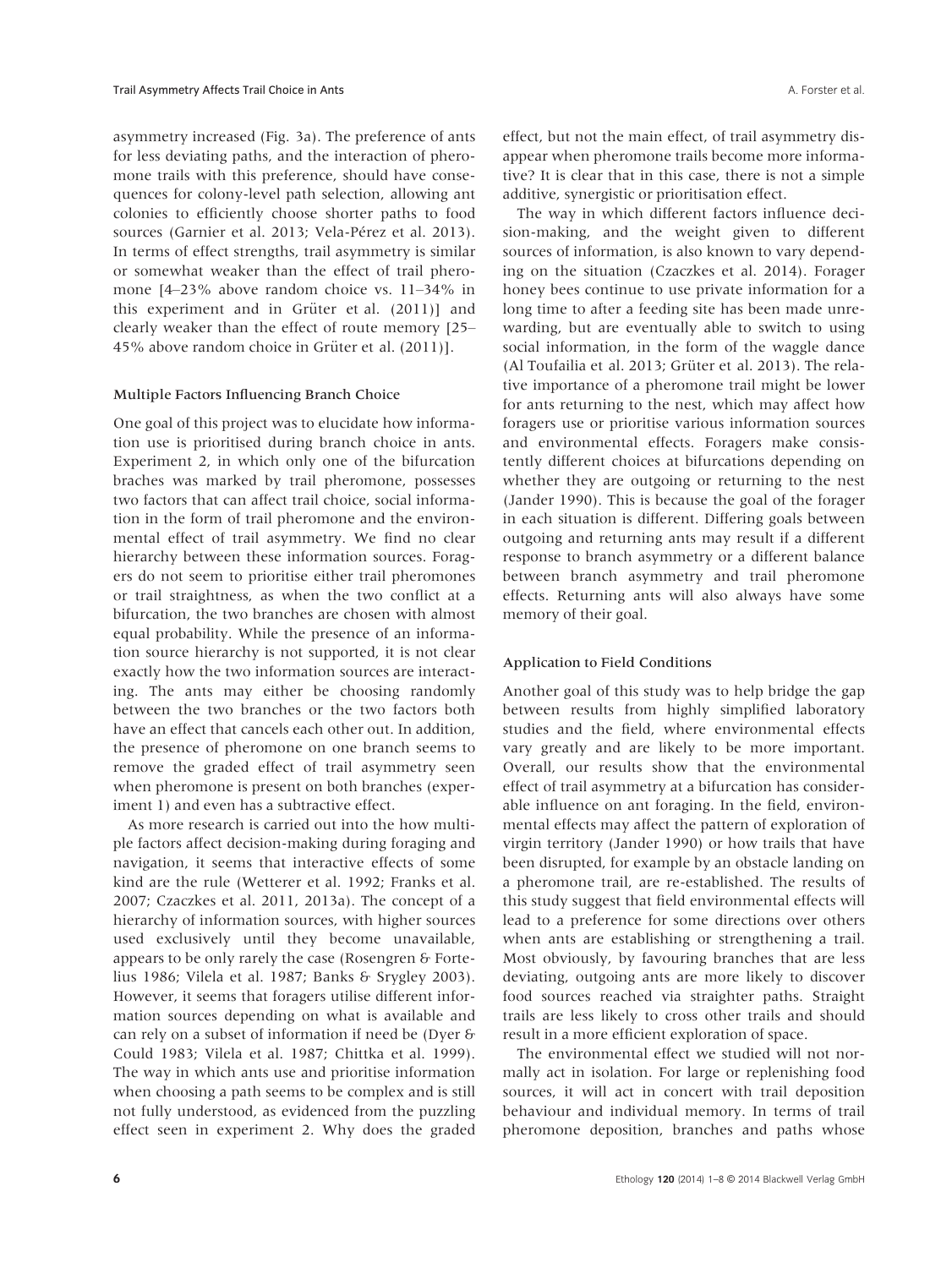direction is closer to a direct route to or from the nest are more heavily marked (Beckers et al. 1992a, b). Thus, not only are resources more likely to be discovered in locations where environmental effects give straighter paths, the trails to these resources will be strengthened faster or more, which would tend to prolong the effect. In L. niger, route memory overrides trail pheromones at a bifurcation (Grüter et al. 2011). Therefore, an environmental bias favouring a straighter path or branch could probably be overcome by route memory. This hypothesis remains to be tested. However, route memory formation is also strongly affected by path layout (Czaczkes et al. 2013a), and L. niger foragers are quicker to memorise routes which require repeated (e.g. left then left) vs. alternating branch choices (e.g. left then right). This could result in colonies exploiting some food sources rather than others, even if the quality and distance from the nest of the food sources are identical. The environmental effect on route memory is so strong that even if a food source at the end of a difficult-to-learn route (e.g., left then right) is discovered first, colonies will nonetheless quickly focus foraging on an easier-tolearn route when food is also provided at this location (C. Grüter & F. L. W. Ratnieks, unpubl data). Overall, environmental effects may well have a very strong influence in the field and may cause foraging to be unevenly distributed in a colony's territory, with their influence affecting not just naïve ants or the initial discovery of a feeding location. Further studies linking laboratory results to the foraging behaviour and ecology of ant colonies in the field are needed.

#### Acknowledgements

AF was funded by a joint National Environmental Research Council and University of Sussex PhD Studentship. TJC was funded by an Alexander von Humboldt Postdoctoral Research grant. The authors declare no conflict of interest. Many thanks to Andrea Perna, Marie Herberstein and an anonymous reviewer for constructive comments on a previous version of this manuscript.

## Literature Cited

- Acosta, F. J., López, F. & Serrano, J. M. 1993: Branching angles of ant trunk trails as an optimization cue. J. Theor. Biol. 160, 297—310.
- Al Toufailia, H., Couvillon, M. J., Ratnieks, F. L. W. & Grüter, C. 2013: Honey bee waggle dance communica-

tion: signal meaning and signal noise affect dance follower behaviour. Behav. Ecol. Sociobiol. 67, 549 —556.

- Aron, S., Deneubourg, J. L. & Pasteels, J. M. 1988: Visual cues and trail-following idiosyncrasy in leptothorax unifasciatus: An orientation process during foraging. Insectes Soc. 35, 355—366.
- Aron, S., Beckers, R., Deneubourg, J. & Pasteels, J. M. 1993: Memory and chemical communication the orientation of two mass-recruiting ant species. Insectes Soc. 40, 369—380.
- Banks, A. N. & Srygley, R. B. 2003: Orientation by magnetic field in leaf-cutter ants, Atta colombica (Hymenoptera: Formicidae). Ethology 109, 835—846.
- Bates, D., Sarkar, D., Bates, M. D. & Matrix, L. T. 2007: The lme4 package. Linear Mix.-Eff. Models Using S 4
- Beckers, R., Deneubourg, J. & Goss, S. 1992a: Trail laying behaviour during food recruitment in the ant Lasius niger (L.). Insectes Soc. 39, 59-71.
- Beckers, R., Deneubourg, L. & Goss, S. 1992b: Trails and U-turns in the selection of a path by the Ant Lasius niger. J. Theor. Biol. 159, 397—475
- Beckers, R., Deneubourg, J. L. & Goss, S. 1993: Modulation of trail laying in the ant Lasius niger (Hymenoptera: Formicidae) and its role in the collective selection of a food source. J. Insect Behav. 6, 751—759.
- Benjamini, Y. & Hochberg, Y. 1995: Controlling the false discovery rate: a practical and powerful approach to multiple testing. J. R. Stat. Soc. Ser. B Methodol. 57, 289—300.
- Bhatkar, A. & Whitcomb, W. H. 1970: Artificial diet for rearing various species of Ants. Fla. Entomol. 53, 229— 232.
- Buhl, J., Hicks, K., Miller, E. R., Persey, S., Alinvi, O. & Sumpter, D. J. T. 2009: Shape and efficiency of wood ant foraging networks. Behav. Ecol. Sociobiol. 63, 451—460.
- Burd, M. & Aranwela, N. 2003: Head-on encounter rates and walking speed of foragers in leaf-cutting ant traffic. Insectes Soc. 50, 3—8.
- Carthy, J. D. 1951: The orientation of two allied species of British Ant, II. Odour trail laying and following in Acanthomyops (Lasius) fuliginosus. Behaviour 3, 304— 318.
- Chittka, L., Williams, N. M., Rasmussen, H. & Thomson, J. D. 1999: Navigation without vision: bumblebee orientation in complete darkness. Proc. R. Soc. Lond. B Biol. Sci. 266, 45—50.
- Czaczkes, T. J., Grüter, C., Jones, S. M. & Ratnieks, F. L. W. 2011: Synergy between social and private information increases foraging efficiency in ants. Biol. Lett. 7, 521—524.
- Czaczkes, T. J., Grüter, C. & Ratnieks, F. L. W. 2013a: Ant foraging on complex trails: route learning and the role of trail pheromones in Lasius niger. J. Exp. Biol. 216, 188—197.